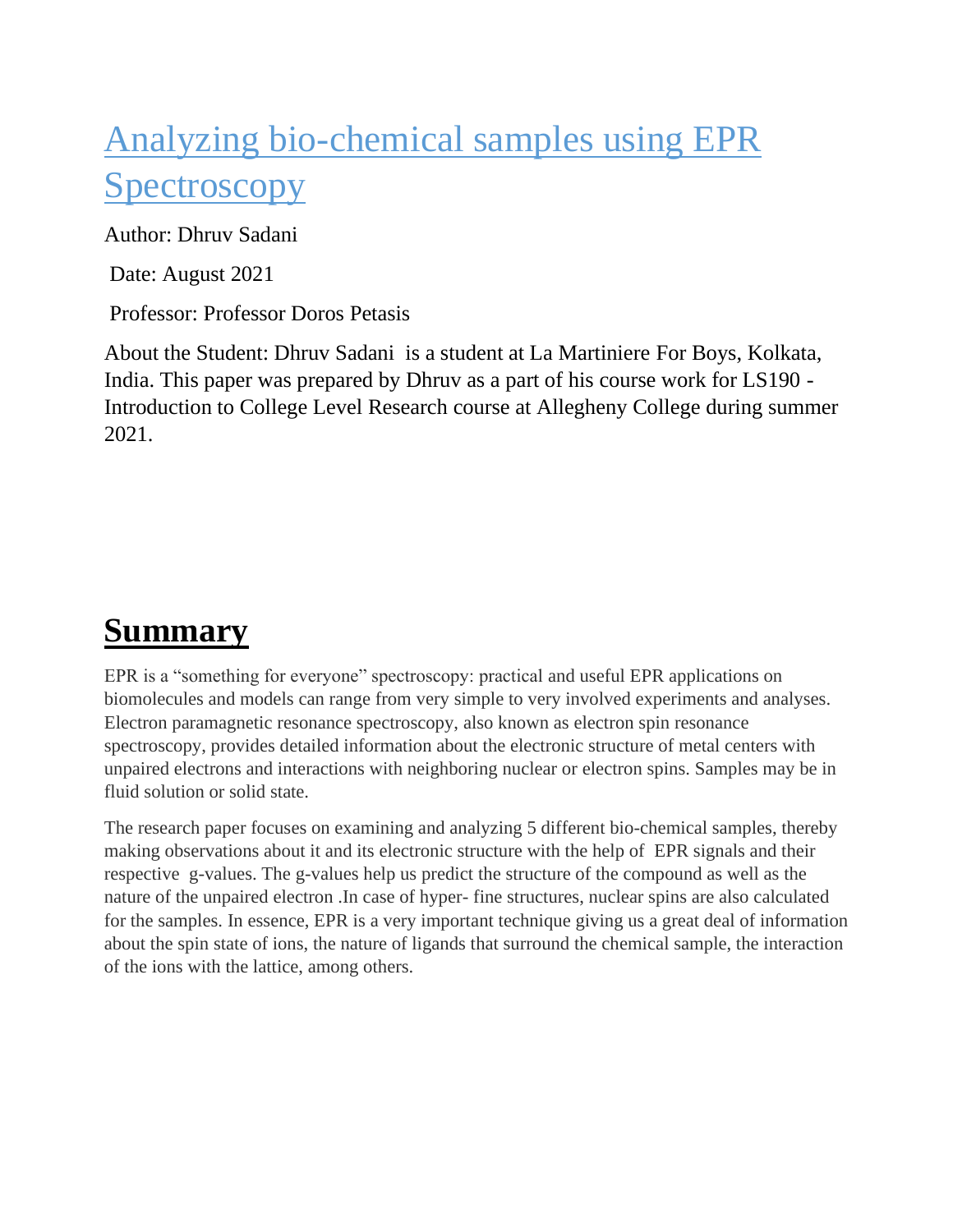# **INTRODUCTION**

ESR is a branch of absorption spectroscopy in which radiation having frequency in the microwave region is absorbed by paramagnetic substance to induce transition between magnetic energy level of electron with unpaired spin.

Therefore, EPR has a very wide scale importance in various branches of sciences such as enzymology, where in EPR signal readings are used to study the metal centers in the active site of proteins.

The purpose of this experiment is to analyze a variety of paramagnetic samples using EPR spectroscopy. Upon observing the EPR signals, we analyze it and calculate the g-factor of the unpaired electrons present in the paramagnetic sample using the resonance condition. The gfactor EPR is often used to investigate systems in which electrons have both orbital and spin angular momentum, which necessitates the use of a scaling factor to account for the coupling between the two momenta. This factor is the g-factor, and it is roughly equivalent in utility how chemical shift is used in NMR. The value of the g-factor varies according to the orientations of the molecule in an external magnetic field.

The g-value is very vital to understand the properties and characteristics of the system with the unpaired electrons and hence values are carefully calculated to understand the electronic structure of the given paramagnetic ion sample.

Given that EPR has such a huge variety of applications in various fields, it is imperative to understand in detail about its apparatus, working and key observations which help us deduce important facts.

## **Theory**

Electron Paramagnetic Resonance(EPR) is a spectroscopic technique which helps us make observations about systems with unpaired electrons .It tells us a great deal of information about the paramagnetic ions in a sample and is useful in in the following ways:

- for the detection and identification of free radicals in the solid, liquid, or gaseous state, and in paramagnetic centers such as F-centers.
- $\bullet$  understanding the identity, oxidation, and spin state of the paramagnetic ion(s).
- useful tool to investigate their electronic structures, which is fundamental to understand their reactivity.

Electron Paramagnetic Resonance can be used to analyze a number of compounds such as Free Radicals, Transition metal compounds and is even useful to understand the kind of interactions that occur between the paramagnetic ion(s) and the lattice.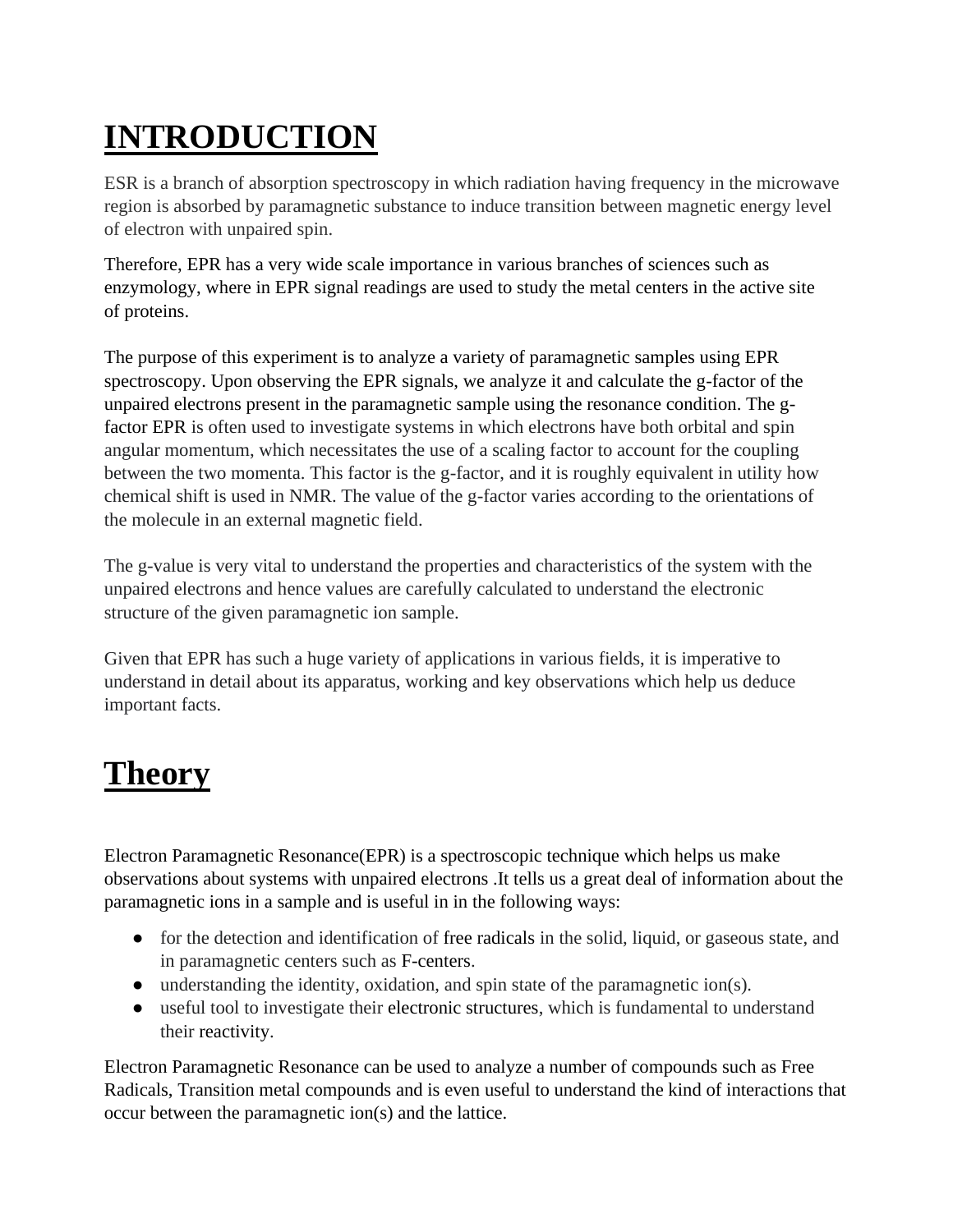#### **ZEEMAN EFFECT**

EPR Spectroscopy is due to the interaction of an external magnetic field with the spin magnetic moments of unpaired electrons. This effect is known as the Zeeman Effect. This interaction causes splitting of the degenerate m<sub>s</sub> spin energy levels as shown in Fig.1. An electron in its lower energy state can absorb electromagnetic radiation and jump to its excited state giving rise to the EPR phenomenon.



**Figure 1:Zeeman splitting of the degenerate electronic spin states for an S=1/2 system. Transition between energy levels induced by absorption of microwave radiation.**

**Benitez J 2012, ETH Zurich, digital image, ALIEM, accessed 2 August 2015, < https://epr.ethz.ch/>**

#### **Condition for electronic transition**

#### $hv = \triangle E = gu_B B$

where v is the frequency of the electromagnetic radiation, g is the electronic g-factor,  $u_B$  is the Bohr Magneton and B is the applied magnetic field. This expression is called the EPR resonance condition .

#### **Hyperfine Interactions**

Another very important factor in EPR is hyperfine interactions. Besides the applied magnetic field B0, the compound containing the unpaired electrons are sensitive to their local "micro" environment. Additional information can be obtained from the so-called hyperfine interaction. The nuclei of the atoms in a molecule or complex usually have their own fine magnetic moments. Such magnetic moments occurrence can produce a local magnetic field intense enough to affect the electron. Such interaction between the electron and the nuclei produces a local magnetic field which gives rise to the *hyperfine interaction*. Then the energy level of the electron can be expressed as:

$$
E = g m_B B_0 M_S + a M_s m_I
$$

In which *a* is the hyperfine coupling constant,  $m<sub>I</sub>$  is the nuclear spin quantum number. Hyperfine interactions can be used to provide a wealth of information about the sample such as the number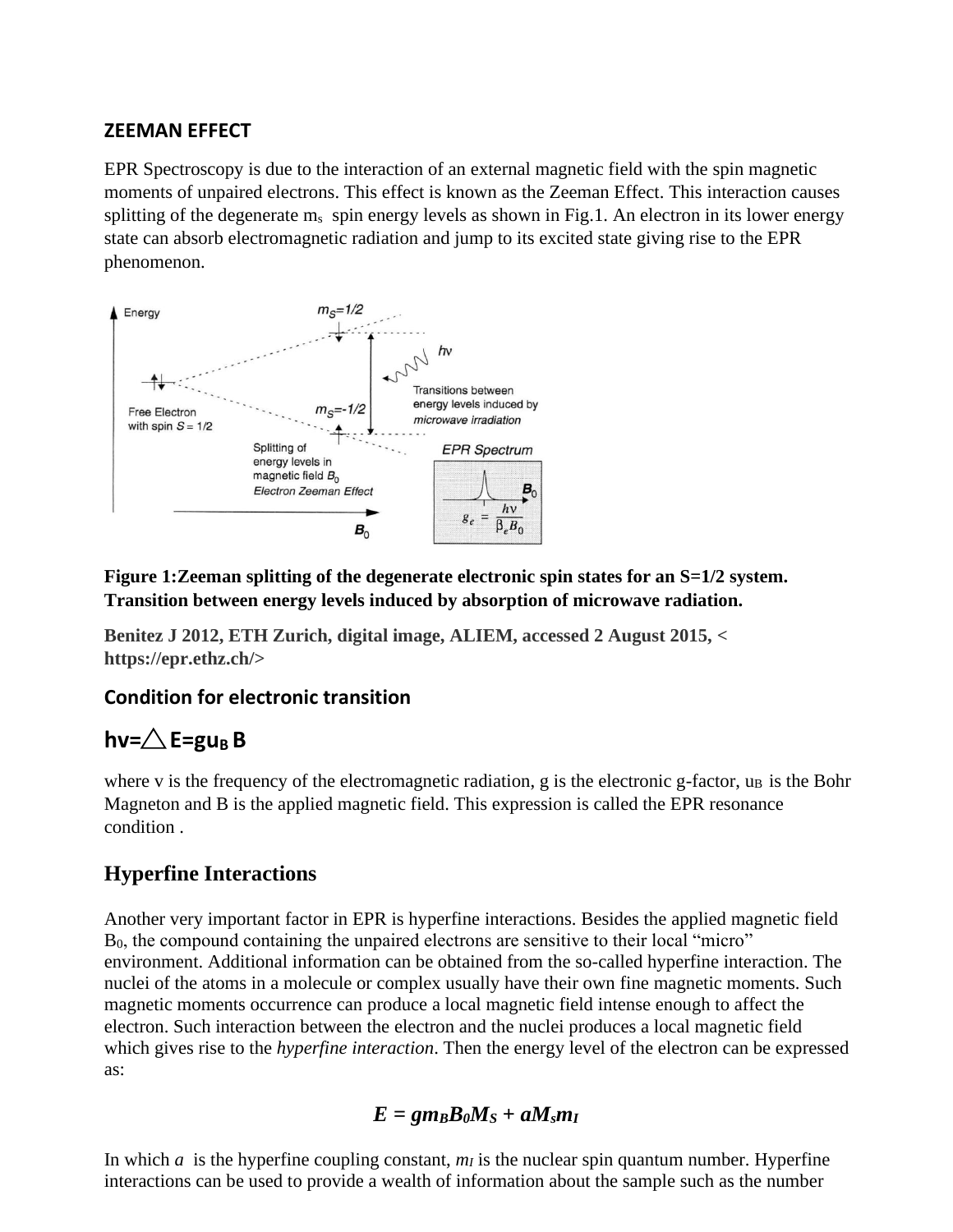and identity of atoms in a molecule or compound, as well as their distance from the unpaired electron.



**Figure 2: A typical hyperfine spectrum of a species with I=3/2**

#### **D.Petasis, EPR Handout, Allegheny College, Accessed July 24,2021**

#### **Ligand Interactions**

The interaction of the paramagnetic ions with the various ligands in the lattice is due to the interaction of the d-orbitals of the metal ion with the electrostatic field created by the ligands. The nature and strength of the interactions are dependent on the geometry of the ligand. The most common symmetry is octahedral and moreover, the octahedral ligands interact more strongly with the  $e_g$  orbitals than with the  $t_{2g}$  orbitals resulting in a splitting of the degenerate orbital states.

### **Experimental Design and Procedure**

The instrument that I have used in the experiment is a Varian E-3 X-band EPR spectrometer with a liquid nitrogen flow cryostat. This spectrometer operates in the frequency range 8.5-12 GHz and in the temperature range from about 80 K to room temperature. It utilizes a microwave bypass arm to bias a diode detector for increased sensitivity as shown in Fig. 4. The signal from the detector is processed by an electronics console and is plotted on an X-Y plotter. We make use of the Scanner and the computer to digitize the spectra and convert them into electronic copies.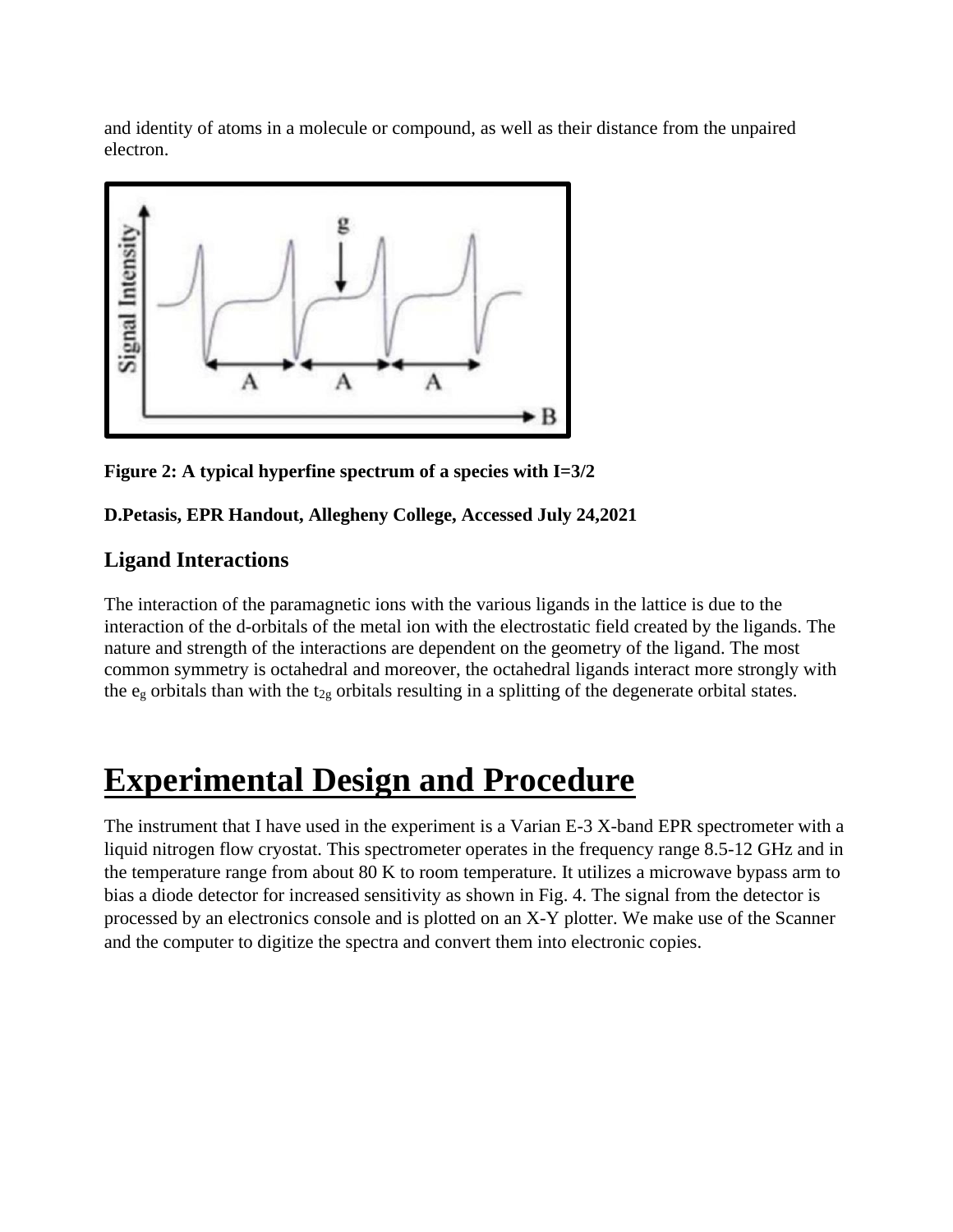

#### **Fig.3 Schematic Diagram of the ESR Spectrometer**

#### **D.Petasis, EPR Handout, Allegheny College, Accessed July 20,2021**

**Klystron**: Klystron tube acts as the source of radiation. It is stabilized against temperature fluctuation by immersion in an oil bath or by forced air cooling. The frequency of the monochromatic radiation is determined by the voltage applied to klystron. It is kept at a fixed frequency by an automatic control circuit and provides a power output of about 300 milli watts.

In a nutshell, EPR spectrometers work by generating microwaves from a source (typically a klystron), sending them through an attenuator, and passing them on to the sample, which is located in a microwave cavity.

Microwaves reflected back from the cavity are routed to the detector diode, and the signal comes out as a decrease in current at the detector analogous to absorption of microwaves by the sample.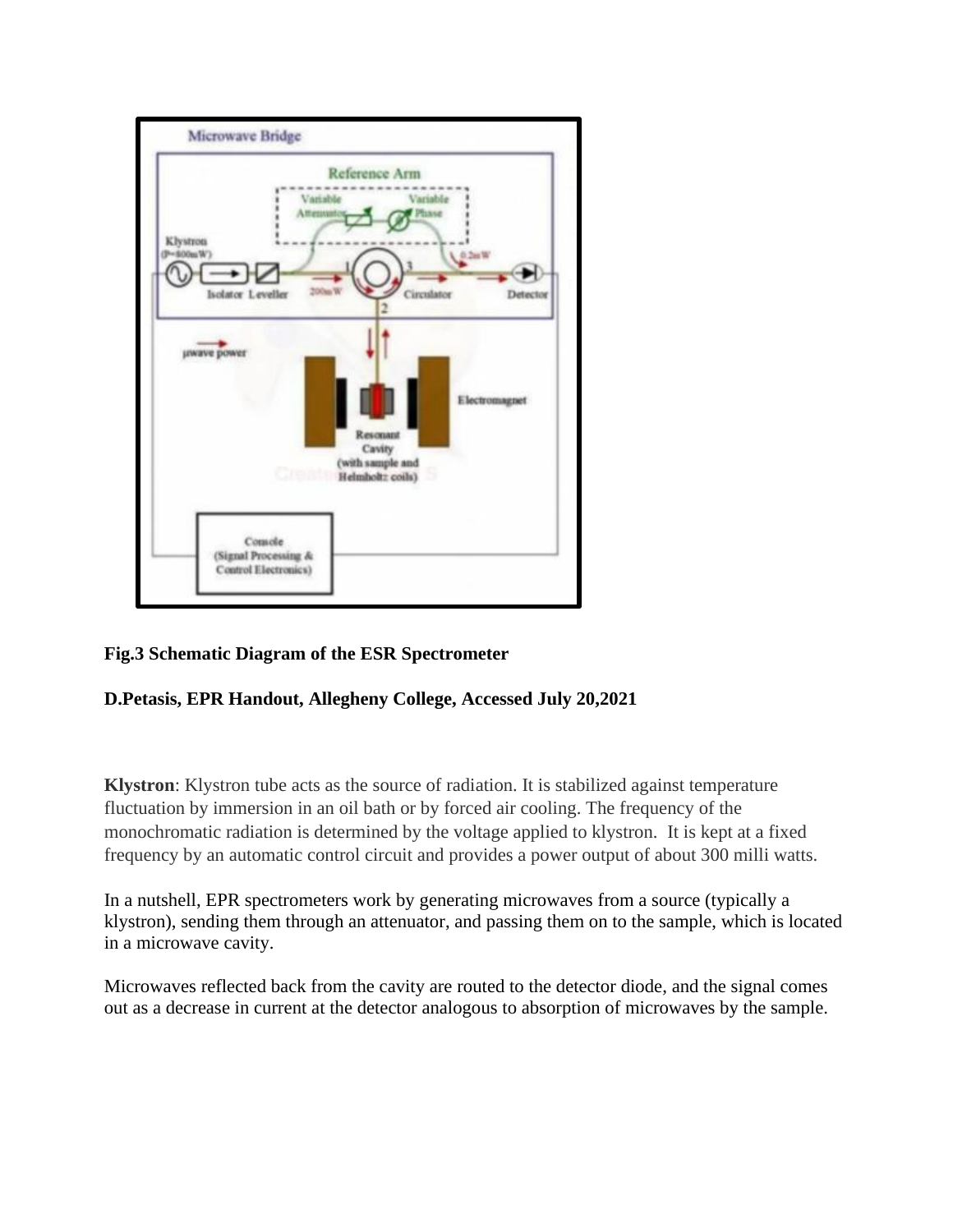#### **The samples used in the experiment were as follows:**

**DPPH** – A small amount of grease was taken and placed inside a clean EPR tube and a sample of DPPH was placed inside the grease spot. EPR measurements were carried out at 300K with a Varian E-3 X band spectrometer.

**Myoglobin -** Three samples of Myoglobin with different solvents were taken in the experiment:

**1. Dry myoglobin** – A sample of dry myoglobin was taken in an EPR tube to be tested under room temperature conditions.

**2. Myoglobin in H2O –** A sample of myoglobin with water as a solvent was taken in an EPR tube.

**3. Myoglobin in glycerol –** A sample of myoglobin with glycerol as a solvent was placed in an EPR tube and measurements were carried out at a temperature of 110K.

**MnCl 2 in H2O –** A sample of MnCl2 was taken in an EPR tube and measurements were carried out at 104K.

The first thing to do when operating the Varian E-3 Spectrometer is to turn on the coolant water which is located under the fume hood. This ensures that the magnet does not overheat. When carrying out a room temperature scan, the spectrometer and the universal counter should be turned on. The frequency channel must be set to channel three to get an accurate reading. Next, the intensity of the oscilloscope must be turned all the way to the right. Once a signal is seen, the sample is then placed within the cavity .At this point, the mode knob must be turned to tune. A dip will then be displayed on the oscilloscope .We then adjust the horizontal position of the dip until it lines up with the black line present on the oscilloscope. Once the dip is in the proper position, the mode knob can be turned to operate. At this point, the recorder switch can be turned on. Next, the magnetic field mid-range and scan range is set up, and the scan button is then pushed to the right to begin a room temperature EPR run.

 An important point to note is that while conducting a low temperature EPR run, the temperature controller needs to be turned on after coolant water is turned on. Next, the main valve on the nitrogen tank, located behind the spectrometer, needs to be opened. The operations of the temperature controller need to be completed before liquid nitrogen can be inserted into the dewar. Once liquid nitrogen is in the dewar , the sample being tested needs to be slowly lowered into a separate dewar which contains liquid nitrogen. It is imperative to go slow, lest the EPR tube will break. Once the sample is cooled, it can then be placed into the cavity. Then, the same steps can be carried out as one does in a room temperature EPR run.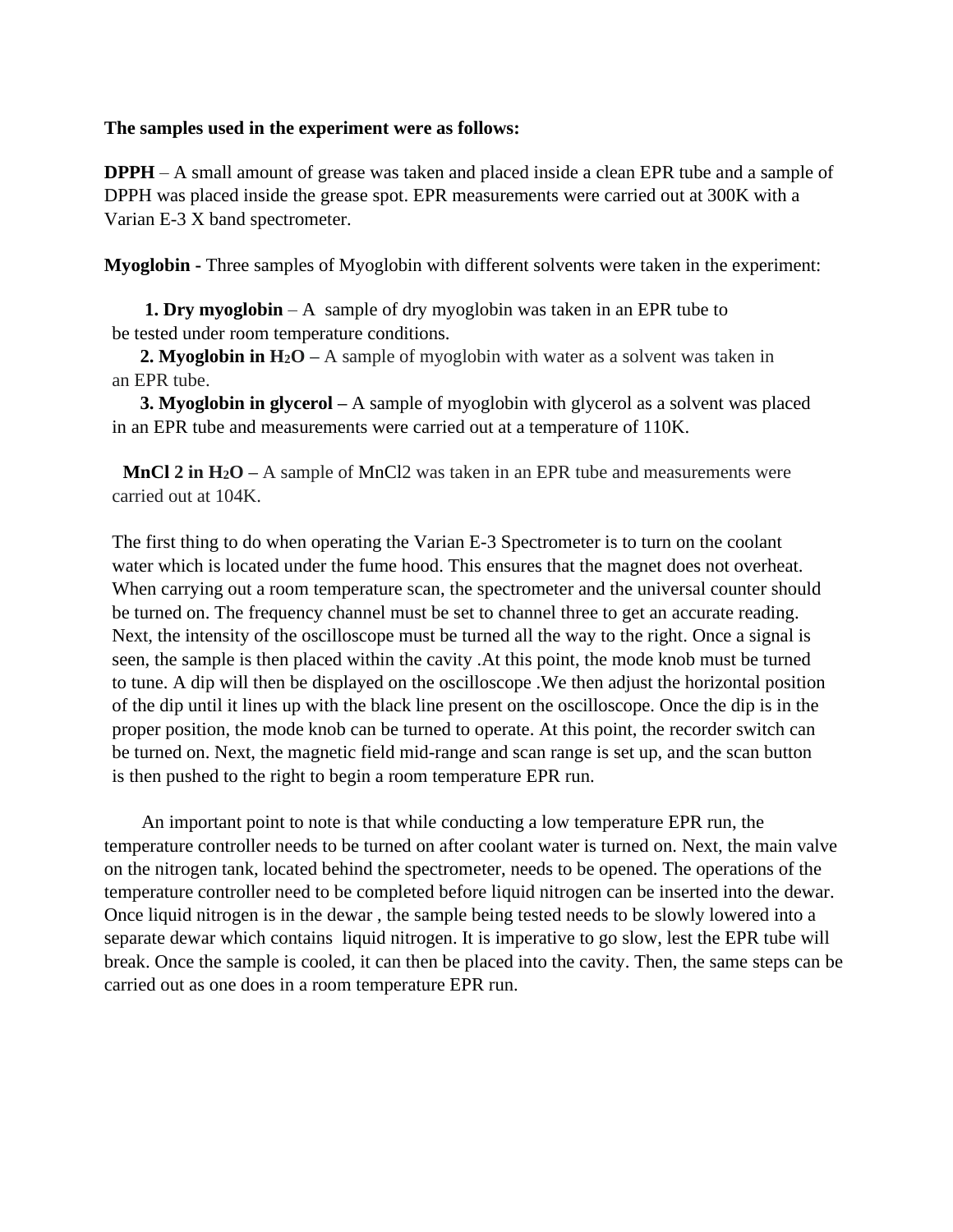## **RESULTS AND DISCUSSION**



**Figure 4: EPR absorption spectrum of DPPH. Experimental parameters are as follows: Temp.-300K, Modulation frequency-100kHz, Microwave frequency-9.139 GHz, Microwave power-1.25mW**

**DPPH:** Upon calculation, we find that the g-value for the above spectrum is  $g=1.98$  when measured at a temperature of 300K.We know that the theoretical/ideal g-value of DPPH is **2.00**.Hence, it can be concluded that there is a presence of instrumental error within the experimentation. The error percent is calculated to be approximately 1%. As the experimental error is small, we can conclude that **DPPH** is a free radical.

**Myoglobin:** 3 samples of myoglobin in 3 different solvents were tested under EPR spectroscopy. The samples of dry Mb and Mb in glycerol revealed similar g values of **2.17** thus revealing that Mb isn't a free radical. In case of Mb in glycerol, more broad signals were obtained with almost no noise.



**Figure 5: EPR spectrum of dry Mb. Experimental parameters are as follows: Microwave frequency-9.146GHz,Modulation field-20G,Modulation frequency-100kHz,Microwave power-5mW**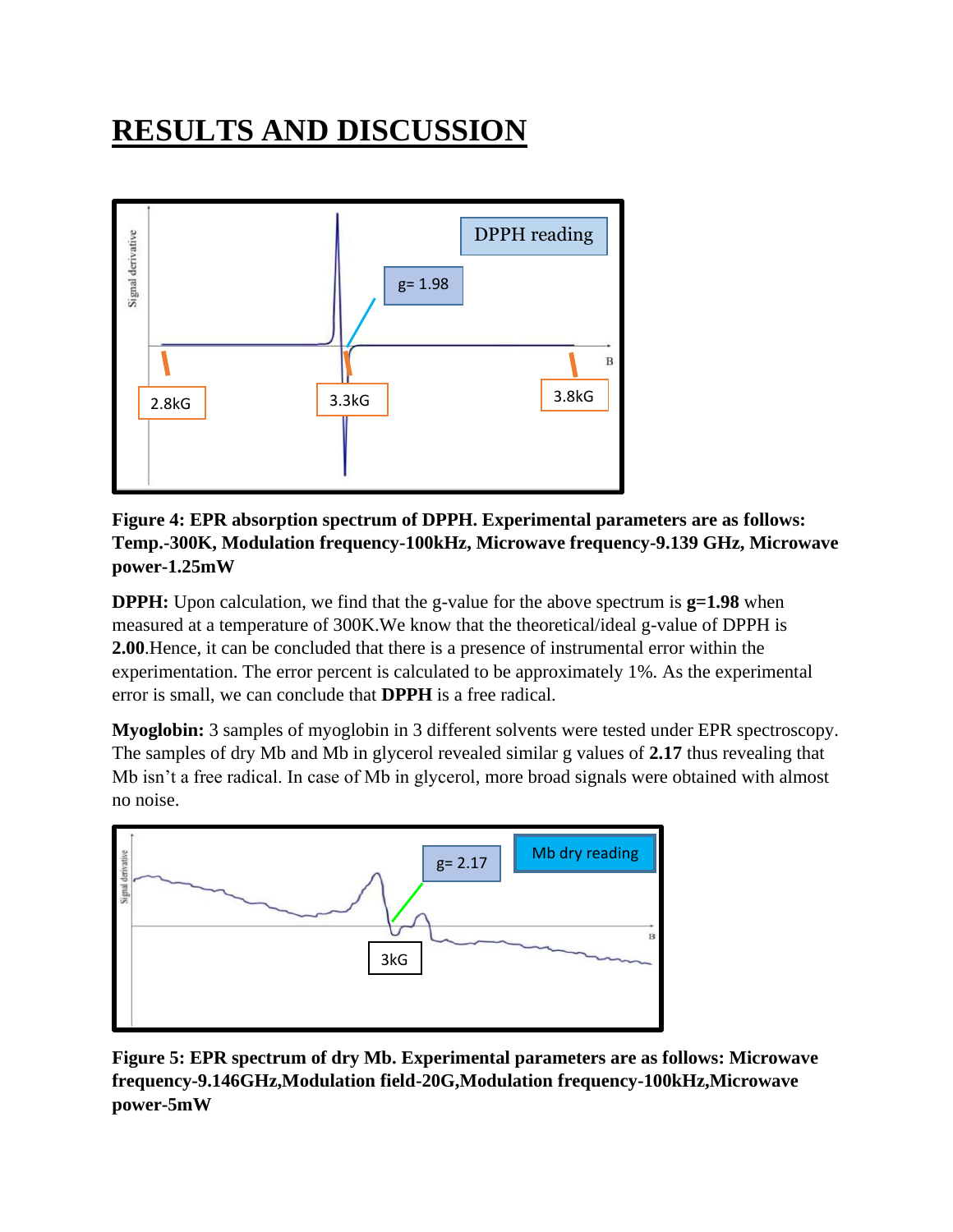But the g-value of Mb in H2 O upon calculation comes out to be **2.017**.The difference in g-value between the dry myoglobin sample and the myoglobin in water sample is due to the difference in characteristics of the two solvents.



**Figure 6: EPR spectrum of Mb in H2O .Experimental parameters: Temp- 117K, Microwave frequency-9.12 GHz, Microwave power- 25mW, Modulation field- 40G , Modulation frequency-100kHz**



**Figure 7: EPR spectrum of Mb in glycerol. Experimental parameters: Temp.-110K, Microwave frequency - 9.122GHz, Microwave power-25mW, Modulation field- 40G, Modulation frequency - 100kHz**

**Reason for difference in g-values**: H<sub>2</sub>O has a high specific heat than glycerol due to which a change in g-value is observed. Moreover, due to this high specific heat of  $H_2O$ , the sample under water cools slower than glycerol due to which there is a thermal energy difference .Based on the thermal energy, Mb in  $H_2O$  has a higher thermal energy and thus has a g-value close to 2.01.Hence, due to a difference in the external conditions under different samples, a difference in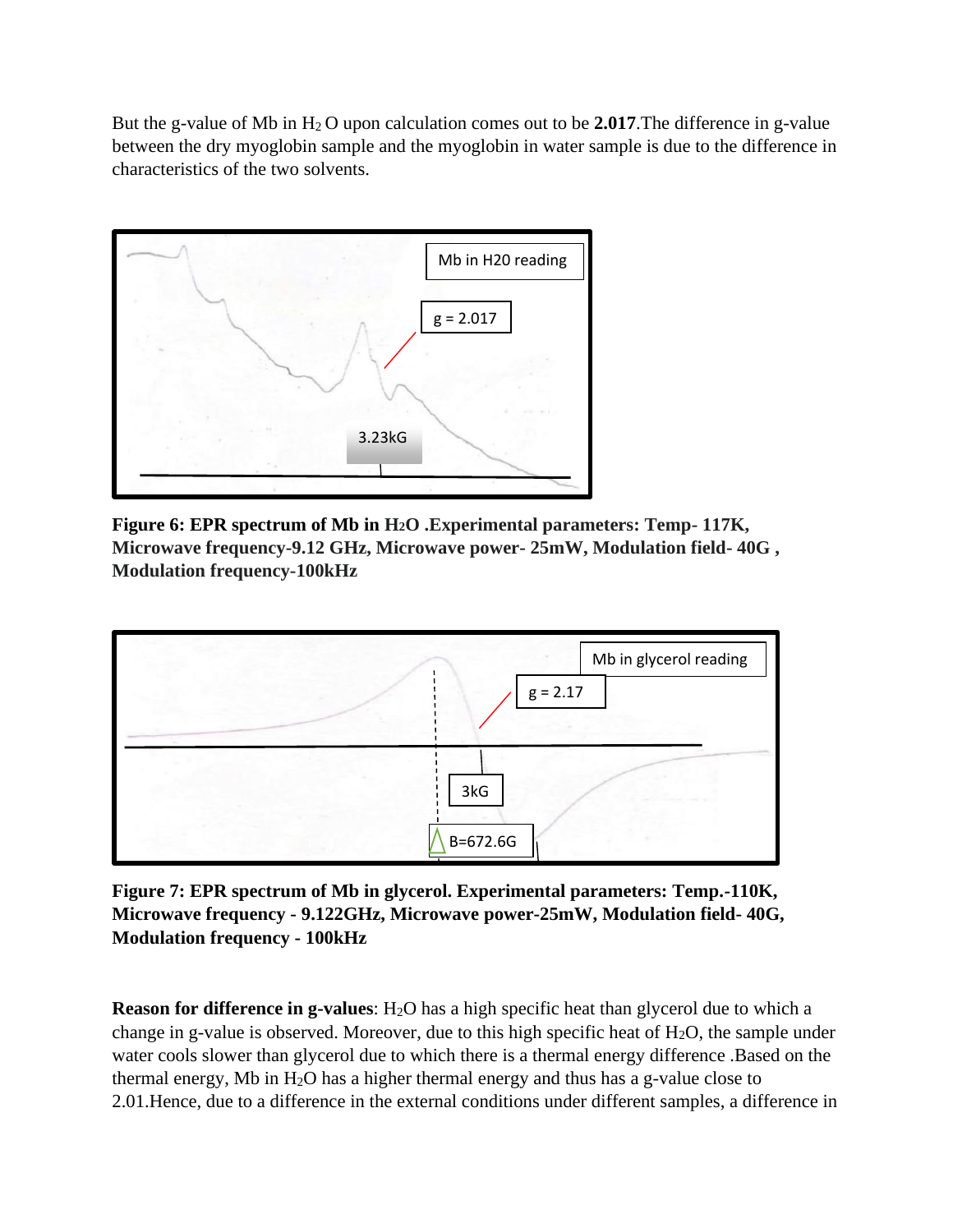g-factor is obtained. Moreover, I believe it is also due to the polar nature of water as a solvent. The Mb/H2O sample exhibits both high and low spin Fe(III) signals which means that there are different geometries of the ligands around the Fe(III) ion. It looks like the glycerol solvent causes broadening of all of the signals that causes them to merge and produce a single line with a huge width.

**MnCl2 in H2 O:** The EPR spectrum yields a g-value of **2.92** thus, providing us with enough evidence that the unpaired electrons of the free radical Mn2+ is in a bounded state within the compound MnCl2.The ESR spectra also has a hyperfine structure with a multiplicity level of **6**.As a result of six hyperfine structures, it can be easily shown using the **(2I+1)** relation that **Mn2+** has a nuclear spin of **5/2**.



**Figure 8: EPR absorption spectrum of MnCl<sup>2</sup> in H2O. Experimental parameters are as follows: Temp.-104K, Microwave power- 5mW, Microwave frequency-9.144 GHz, Modulation frequency- 100kHz, Modulation field- 40G**

### **CONCLUSION**

In the future, as more stable heavy main-group radicals are isolated, both EPR and its advanced techniques will continue to shed light on the electronic structure of the radical center. The techniques' ability to probe both the electronic and magnetic structure through the g-tensor and hyperfine interactions, respectively, yields valuable insight for the electronic and geometric